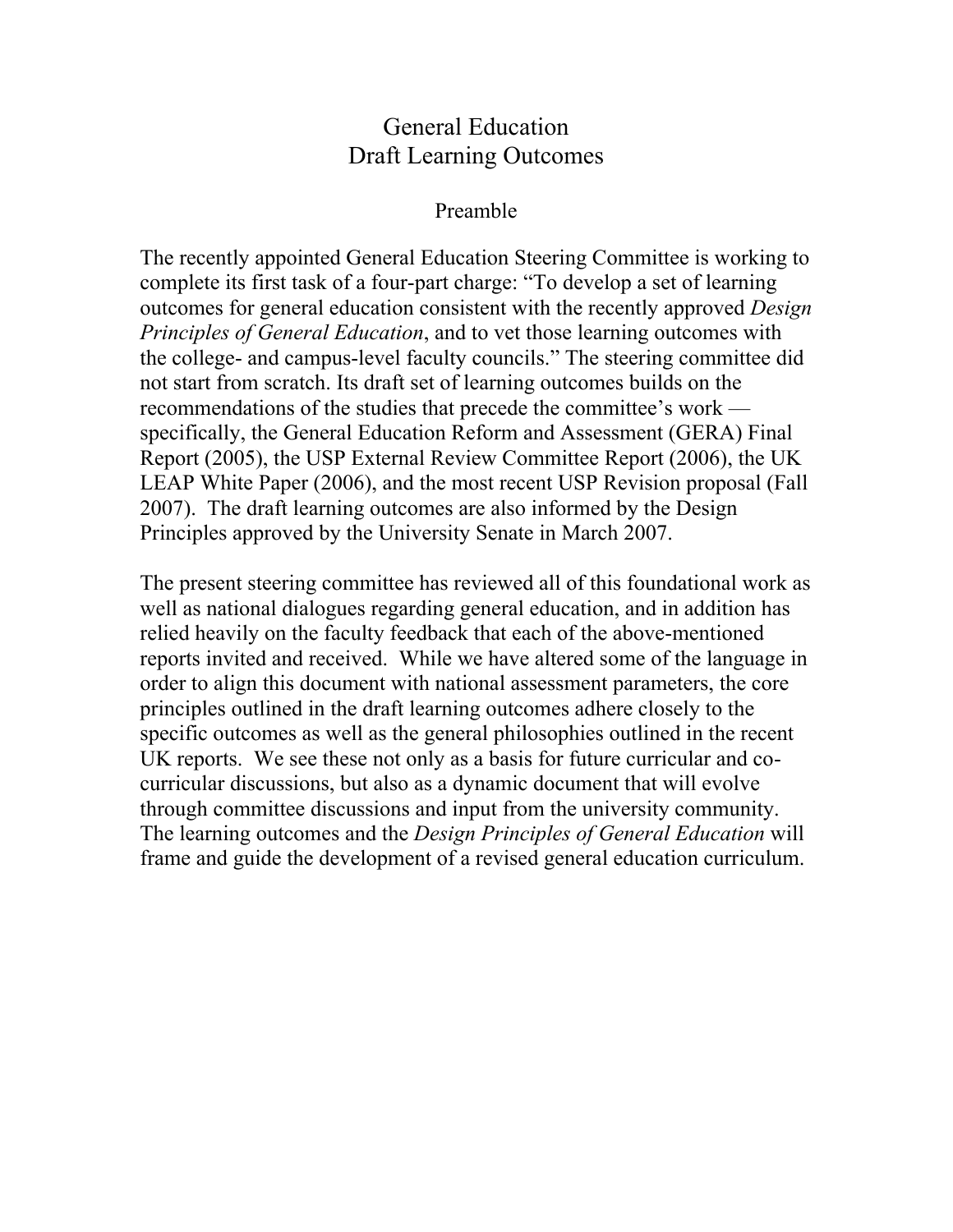I*. Students will demonstrate an understanding of and ability to employ the processes of intellectual inquiry.*

Students will be able to identify multiple dimensions of a good question<sup>1</sup>; determine when additional information is needed, find credible information efficiently using a variety of reference sources, and judge the quality of information as informed by rigorously developed evidence; explore multiple and complex answers to questions/issues problems within the four broad knowledge areas: arts and creativity, humanities, social and behavioral sciences, and natural and physical sciences; evaluate theses and conclusions in light of credible evidence; compare and contrast the intellectual and creative contributions made by artists, humanists, scientists, and social scientists; and develop potential solutions to problems based on sound evidence and reasoning.

II. *Students will demonstrate competent written, oral, and visual communication skills both as producers and consumers of information.*

As producers of information, students will demonstrate the ability to construct intelligible messages using sound evidence and reasoning that are appropriate for different rhetorical situations (audiences and purposes) and deliver those messages effectively in written, oral, and visual form. As consumers of information, students will demonstrate the ability to competently critique (analyze, interpret, and evaluate) written, oral, and visual messages conveyed in a variety of communication contexts.

III. *Students must be able to (a) deploy rudimentary mathematical and statistical knowledge to solve real-world problems; and (b) explain the sense in which important everyday risks are quantified by statistical science, and appraise the efficacy of statistical arguments that are reported for general consumption.*

Students entering the University of Kentucky typically have already been exposed to elementary algebra and geometry. Notably fewer, but still a substantial fraction, will have also been exposed to elementary statistical methods. Almost none will have been exposed to the important nuances that separate inferential reasoning from deductive reasoning, nor will the majority be able to articulate the sense in which statistical inference reasons from empirical data and scientifically quantifies risk.

As students make the transition into University life, and subsequently

<sup>&</sup>lt;sup>1</sup> i.e., interesting, analytical, problematic, complex, important, genuine, researchable…